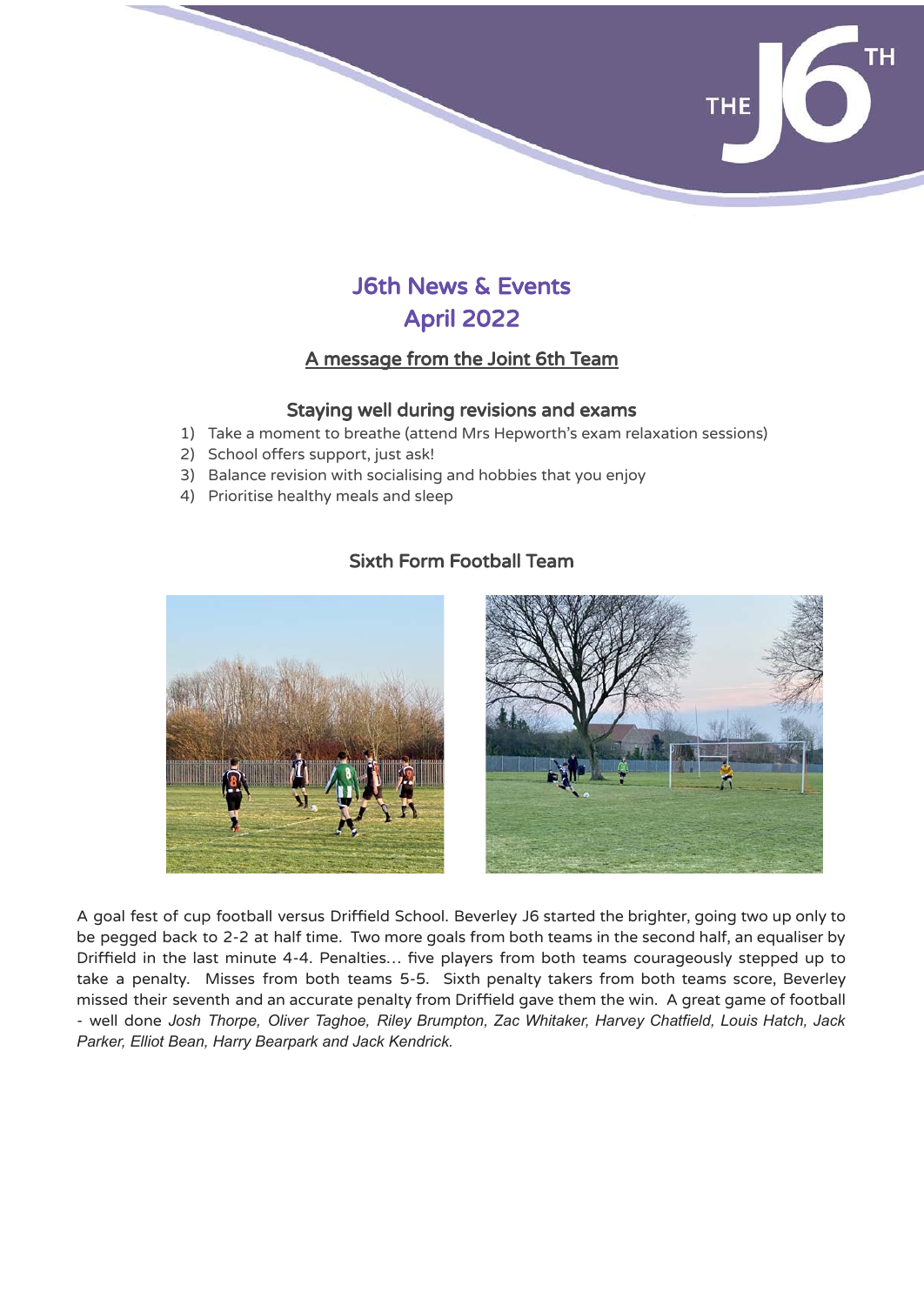

#### Gold Duke of Edinburgh



Ten Year 12 students took part in their first Duke of Edinburgh expedition from 12th to 13th March. They walked over 30 kilometres and camped overnight in the Yorkshire Wolds. The students coped really well in cold and windy conditions and demonstrated impressive navigational and camping skills. Their next expedition will take place over three days and two nights in the Yorkshire Dales before they complete their final expedition in the Lake District in the summer. Students are also involved in an impressive range of other activities in order to complete the other sections of the award. These range from volunteering at a dairy farm to learning viola and supporting younger students in their language lessons.



#### Work Experience

We are delighted that Year 12 students are this year able to take part in work experience placements in the week beginning  $4<sup>th</sup>$  July. Students have impressed us with the resilience they have shown; securing placements has not been straightforward as businesses have adapted their working practices post-Covid. Despite this, students will be taking part in an impressive range of opportunities including shadowing an MP, a dentist and a radiographer and spending time in local primary schools and care homes. Well done Year 12 for securing such a wide range of exciting opportunities.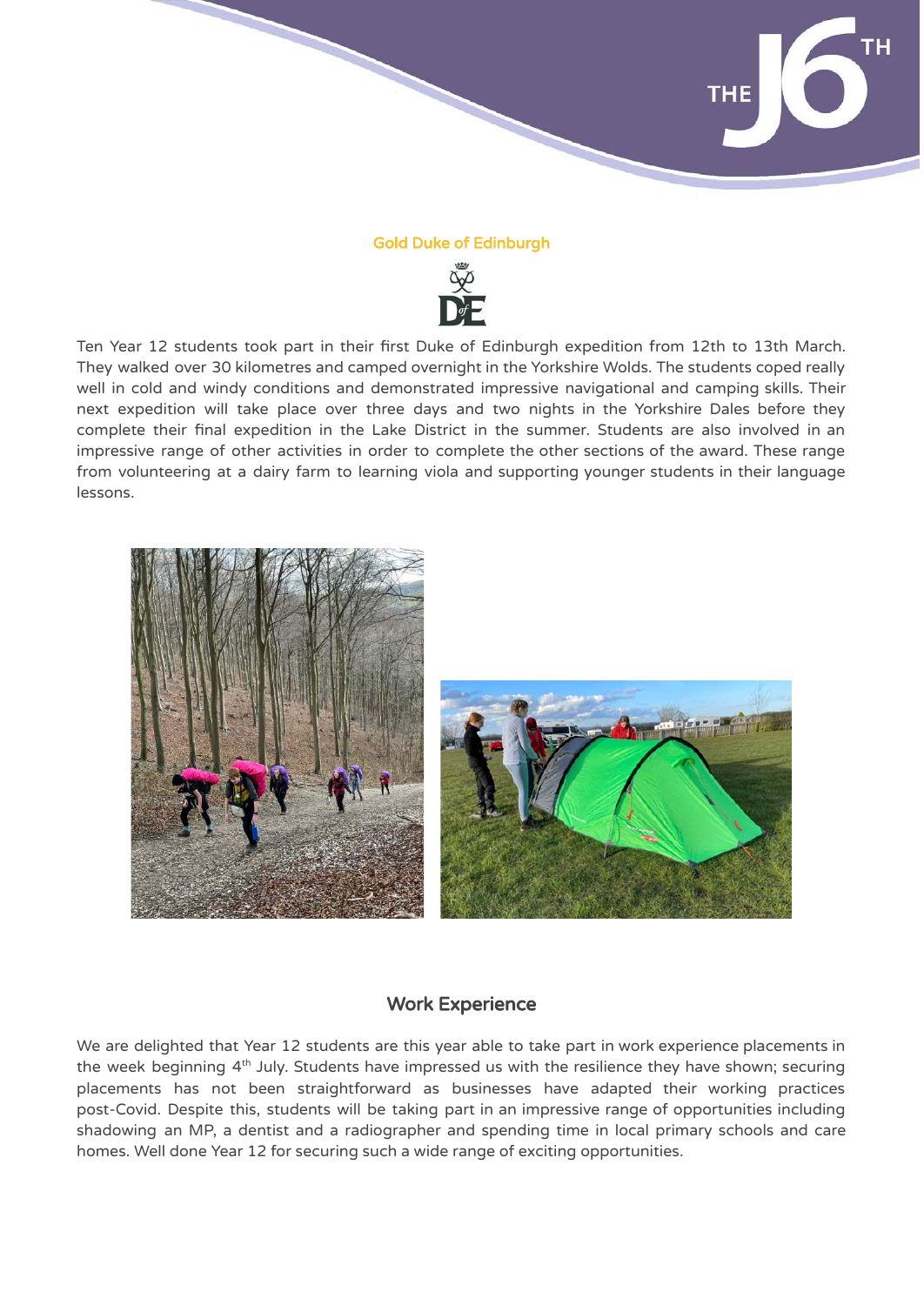#### Year 13 Prom

Parent Pay is now open at both schools for students and staff to pay for their prom ticket. The event will take place on Wednesday 29th June and promises to be a fantastic way for us all to celebrate the end students' time in the 6th form together. Deadline for payment is Friday 6th May.

#### Exam Preparation

If you would like support in creating a study plan, please contact Miss Cooper BHS or Mrs Hepworth BGS.

Top tips for revision: Make a plan, read examiner's reports, use past papers, be prepared, make it manageable, think little and often, take regular breaks and look after yourself.

#### The J6th Discuss

The J6th Discuss is a half-termly opportunity to investigate a multi-disciplinary topic through individual research, online lectures and resources and in-person debates. This half term we will be focusing on *The* post MeToo world These resources have already been shared with students who will be meeting later this half term to discuss the issues raised.

### Signing in/out

Students must make sure they are signing in at both schools and also signing out at the end of the day or if they go off site for any reason during the day. Please also wear your lanyard at all times!

#### Communication

It is essential that all students check their email every working day as important messages are communicated regularly using email. In addition, please check your subject Google Classrooms regularly. Please ensure any absences are reported by using the link below: <https://forms.gle/bzN9vFmsu9VTd9MC8>

#### Careers Advisor Appointments Available

Career Advisor appointments are available for all students. If you would like an appointment to discuss your future aspirations, please ask Mrs Hepworth or MIss Cooper to arrange this.

#### **Twitter**

Keep up to date with all information, guest speakers and lots more as they happen in the J6th by following our twitter account: @beverlevi6

### Student/Pastoral Support

If you have an issue or query that is not related to an individual subject, please contact either Miss Cooper or Mrs Hepworth who are always happy to help.